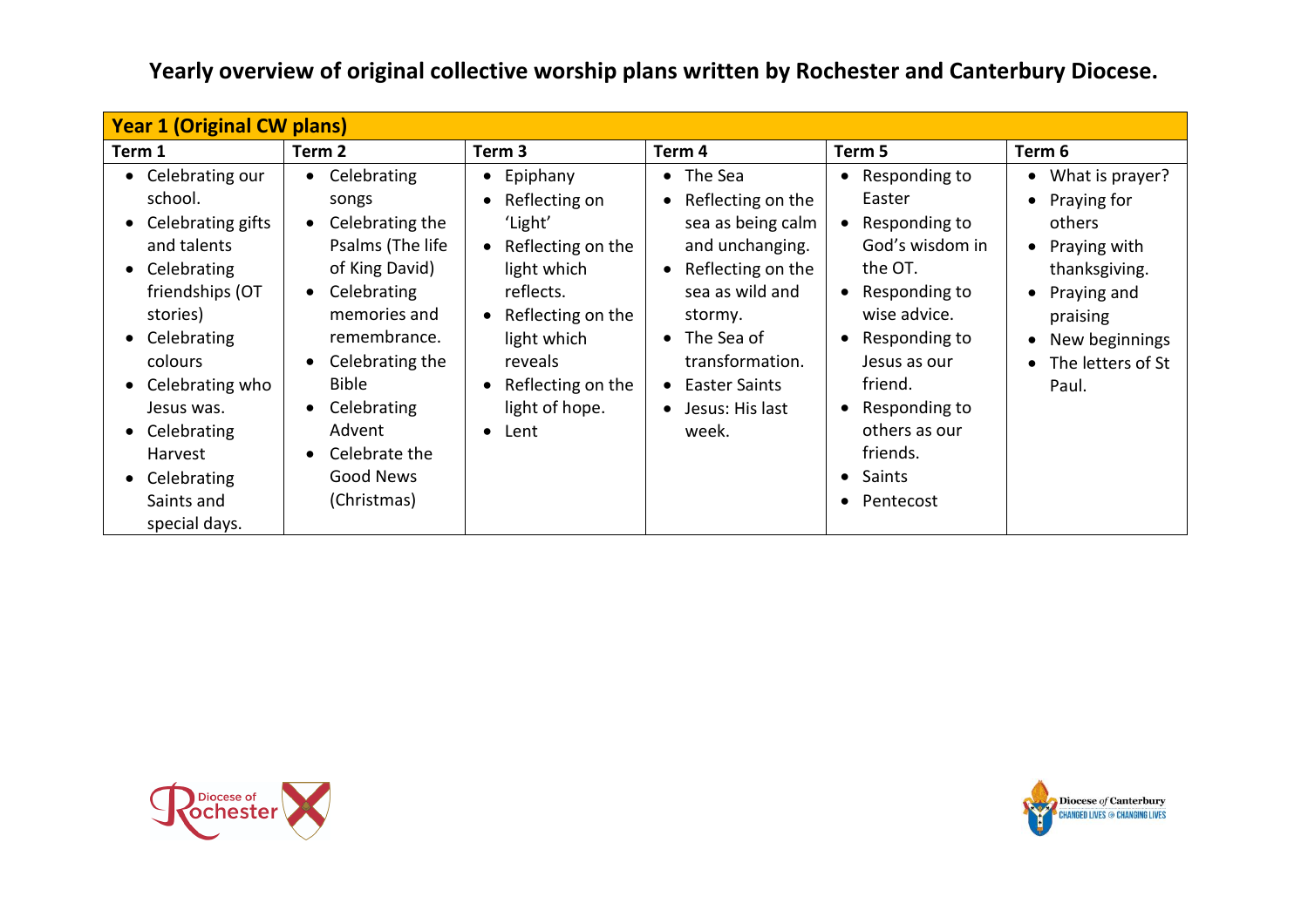**Yearly overview of original collective worship plans written by Rochester and Canterbury Diocese.**

| <b>Year 2 (Original CW plans)</b>                                                                                                                                                                                                                                                                  |                                                                                                                                                                                                                                                                    |                                                                                                                                                                                                                                                                                                        |                                                                                                                                                                                                       |                                                                                                                                                                                                                                                                                            |                                                                                                                                                                                                                                                                                                                                     |
|----------------------------------------------------------------------------------------------------------------------------------------------------------------------------------------------------------------------------------------------------------------------------------------------------|--------------------------------------------------------------------------------------------------------------------------------------------------------------------------------------------------------------------------------------------------------------------|--------------------------------------------------------------------------------------------------------------------------------------------------------------------------------------------------------------------------------------------------------------------------------------------------------|-------------------------------------------------------------------------------------------------------------------------------------------------------------------------------------------------------|--------------------------------------------------------------------------------------------------------------------------------------------------------------------------------------------------------------------------------------------------------------------------------------------|-------------------------------------------------------------------------------------------------------------------------------------------------------------------------------------------------------------------------------------------------------------------------------------------------------------------------------------|
| Term 1                                                                                                                                                                                                                                                                                             | Term <sub>2</sub>                                                                                                                                                                                                                                                  | Term <sub>3</sub>                                                                                                                                                                                                                                                                                      | Term 4                                                                                                                                                                                                | Term 5                                                                                                                                                                                                                                                                                     | Term 6                                                                                                                                                                                                                                                                                                                              |
| Celebrate the<br>new school year.<br>Celebrate<br>$\bullet$<br>Abraham's<br>journey with<br>God.<br>Celebrate<br>Moses' journey<br>with God.<br>Celebrate<br>journeys of faith<br>with Jesus.<br>Celebrate St<br>Paul's life<br>journey.<br>Celebrate Paul's<br>missionary<br>journeys.<br>Harvest | Celebrate<br>$\bullet$<br>wisdom for life's<br>journey<br>Celebrate Jesus'<br>$\bullet$<br>teaching for life's<br>journey.<br>Celebrate<br>$\bullet$<br>Pilgrim's journey.<br>Remembrance<br>$\bullet$<br>Advent<br>$\bullet$<br>Christmas<br>$\bullet$<br>journey | Epiphany<br>$\bullet$<br>Reflecting on<br>$\bullet$<br>being in touch<br>with those<br>around us.<br>Reflecting on<br>touch (OT)<br>Reflecting on<br>$\bullet$<br>how Jesus<br>touched the lives<br>of others.<br>Reflecting on<br>how others<br>touch our lives.<br>Reflecting on the<br>Holy Spirit. | Who is a<br>$\bullet$<br>peacemaker-<br>how and when?<br>Symbols of<br>$\bullet$<br>peace<br>Christ as our<br>$\bullet$<br>peace.<br>Peace in practice<br>Lent<br>$\bullet$<br>Holy Week<br>$\bullet$ | How the<br>$\bullet$<br>resurrection<br>changed the lives<br>of Jesus'<br>followers<br>Changing our<br>perspective on<br>the symbol of the<br>cross.<br>Changing the way<br>we look at our<br>food and drink.<br>Changing in<br>different and<br>important ways.<br>Ascension<br>Pentecost | Old Testament<br>characters who<br>responded to<br>God by changing<br>and growing.<br>New Testament<br>characters who<br>responded to<br>God by changing<br>and growing.<br>Changing our<br>view of the<br>world.<br>Responding by<br>looking back.<br>Responding by<br>looking ahead.<br>People who<br>responded to<br>God's call. |